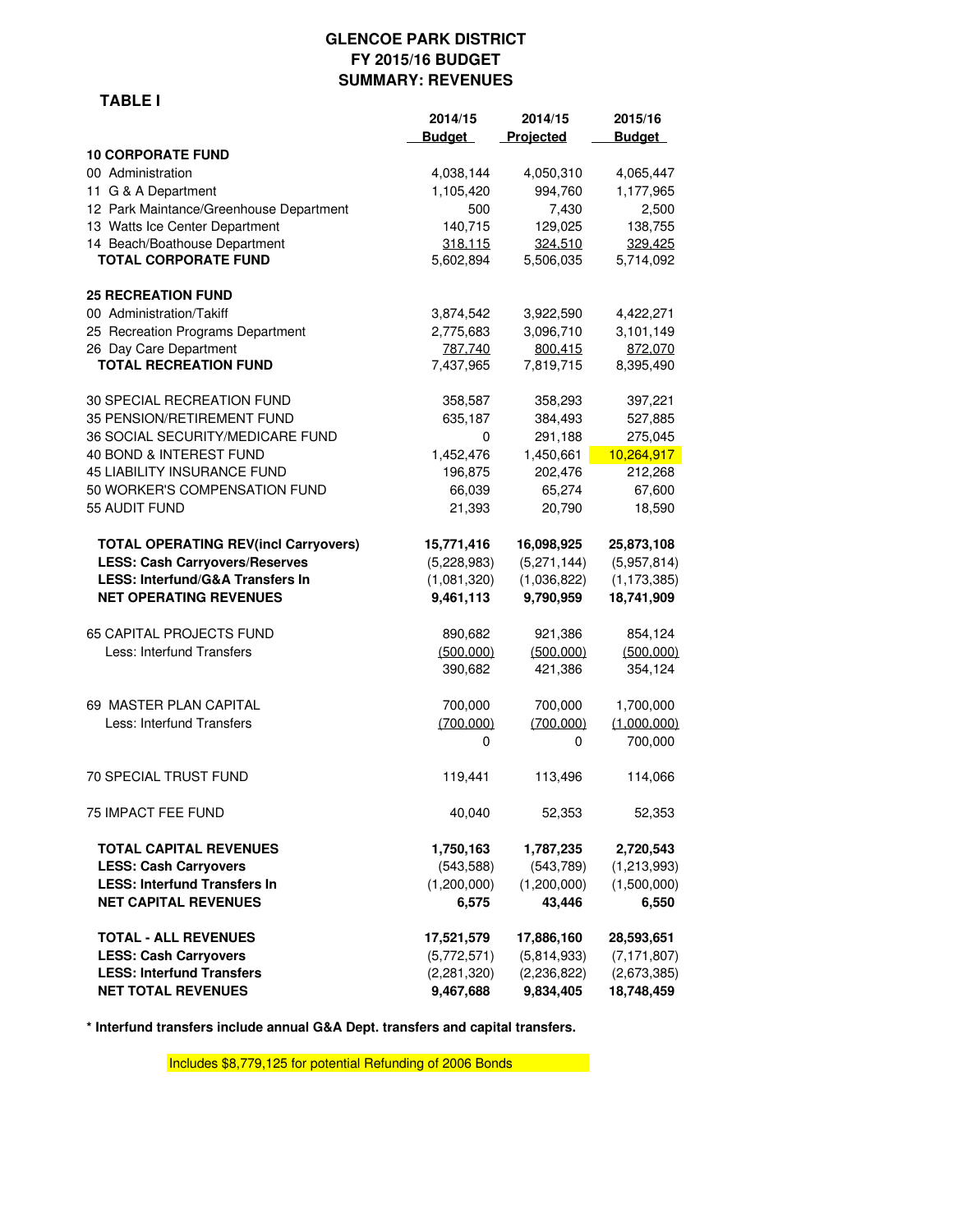# **GLENCOE PARK DISTRICT FY 2015/16 BUDGET SUMMARY: EXPENSES**

### **TABLE II**

|                                                                                                            | 2014/15                                | 2014/15                                | 2015/16                                 |
|------------------------------------------------------------------------------------------------------------|----------------------------------------|----------------------------------------|-----------------------------------------|
|                                                                                                            | <b>Budget</b>                          | Projected                              | <b>Budget</b>                           |
| <b>10 CORPORATE FUND</b>                                                                                   |                                        |                                        |                                         |
| 00 Administration                                                                                          | 900,000                                | 940,000                                | 825,000                                 |
| 11 G & A Department                                                                                        | 1,105,420                              | 994,760                                | 1,177,965                               |
| 12 Park Maintance/Greenhouse Department                                                                    | 1,002,960                              | 975,390                                | 1,070,745                               |
| 13 Watts Ice Center Department                                                                             | 273,340                                | 261,180                                | 272,970                                 |
| 14 Beach/Boathouse Department                                                                              | 410,380                                | 340,698                                | 408,390                                 |
| SUB-TOTAL                                                                                                  | 3,692,100                              | 3,512,028                              | 3,755,070                               |
| LESS: Interfund Transfers (G&A/Capital/WC)                                                                 | (1,321,720)                            | (1,317,830)                            | (1, 272, 865)                           |
| <b>TOTAL CORPORATE FUND</b>                                                                                | 2,370,380                              | 2,194,198                              | 2,482,205                               |
| <b>25 RECREATION FUND</b>                                                                                  |                                        |                                        |                                         |
| 00 Administration/Takiff                                                                                   | 2,157,045                              | 1,933,564                              | 2,623,773                               |
| 25 Recreation Programs Department                                                                          | 1,922,522                              | 2,023,975                              | 2,042,343                               |
| 26 Day Care Department                                                                                     | 671,655                                | 634,135                                | 701,885                                 |
| SUB-TOTAL                                                                                                  | 4,751,222                              | 4,591,674                              | 5,368,001                               |
| LESS: Interfund Transfers/G&A                                                                              | (959,600)                              | (890, 965)                             | (1,400,520)                             |
| <b>TOTAL RECREATION FUND</b>                                                                               | 3,791,622                              | 3,700,709                              | 3,967,481                               |
| 30 SPECIAL RECREATION FUND                                                                                 | 183,295                                | 103,112                                | 224,120                                 |
| 35 PENSION/RETIREMENT FUND                                                                                 | 545,000                                | 302,163                                | 327,000                                 |
| 36 SOCIAL SECURITY/MEDICARE FUND                                                                           | 0                                      | 200,243                                | 213,500                                 |
| 40 BOND & INTEREST FUND                                                                                    | 1,241,109                              | 1,241,109                              | 10,038,393                              |
| <b>45 LIABILITY INSURANCE FUND</b>                                                                         | 157,135                                | 141,858                                | 149,965                                 |
| 50 WORKER'S COMPENSATION FUND                                                                              | 38,405                                 | 37,824                                 | 37,990                                  |
| 55 AUDIT FUND                                                                                              | 11,100                                 | 11,100                                 | 11,350                                  |
| <b>TOTAL OPERATING EXPENSES</b><br>LESS: Interfund Transfers(G&A/Capital)<br><b>NET OPERATING EXPENSES</b> | 10,619,366<br>(2,281,320)<br>8,338,046 | 10,141,111<br>(2,208,795)<br>7,932,316 | 20,125,389<br>(2,673,385)<br>17,452,004 |
| <b>65 CAPITAL PROJECTS FUND</b>                                                                            | 756,000                                | 567,762                                | 782,600                                 |
| <b>LESS: Interfund Transfers</b>                                                                           | $\overline{0}$                         | $\overline{\mathbf{0}}$                | $\overline{\mathbf{0}}$                 |
|                                                                                                            | 756,000                                | 567,762                                | 782,600                                 |
| 69 MASTER PLAN CAPITAL FUND                                                                                | 250,000                                | 0                                      | 1,700,000                               |
| 70 SPECIAL TRUST FUND                                                                                      | 28,000                                 | 5,480                                  | 91,000                                  |
| <b>LESS: Interfund Transfers</b>                                                                           | $\Omega$                               | $\Omega$                               | $\Omega$                                |
|                                                                                                            | 28,000                                 | 5,480                                  | 91,000                                  |
| 75 IMPACT FEE FUND                                                                                         | 0                                      | 0                                      | 0                                       |
| <b>TOTAL CAPITAL EXPENSES</b>                                                                              | 1,034,000                              | 573,242                                | 2,573,600                               |
| <b>LESS: Interfund Transfers</b>                                                                           | $\mathbf 0$                            | $\mathbf 0$                            | 0                                       |
| <b>NET CAPITAL EXPENSES</b>                                                                                | 1,034,000                              | 573,242                                | 2,573,600                               |
| <b>TOTAL - ALL EXPENSES(incl trfs)</b>                                                                     | 11,653,366                             | 10,714,353                             | 22,698,989                              |
| <b>LESS: Total Interfund Transfers</b>                                                                     | (2,281,320)                            | (2,208,795)                            | (2,673,385)                             |
| <b>NET TOTAL - ALL EXPENSES</b>                                                                            | 9,372,046                              | 8,505,558                              | 20,025,604                              |

Includes \$8,800,000 for potential Refunding of 2006 Bonds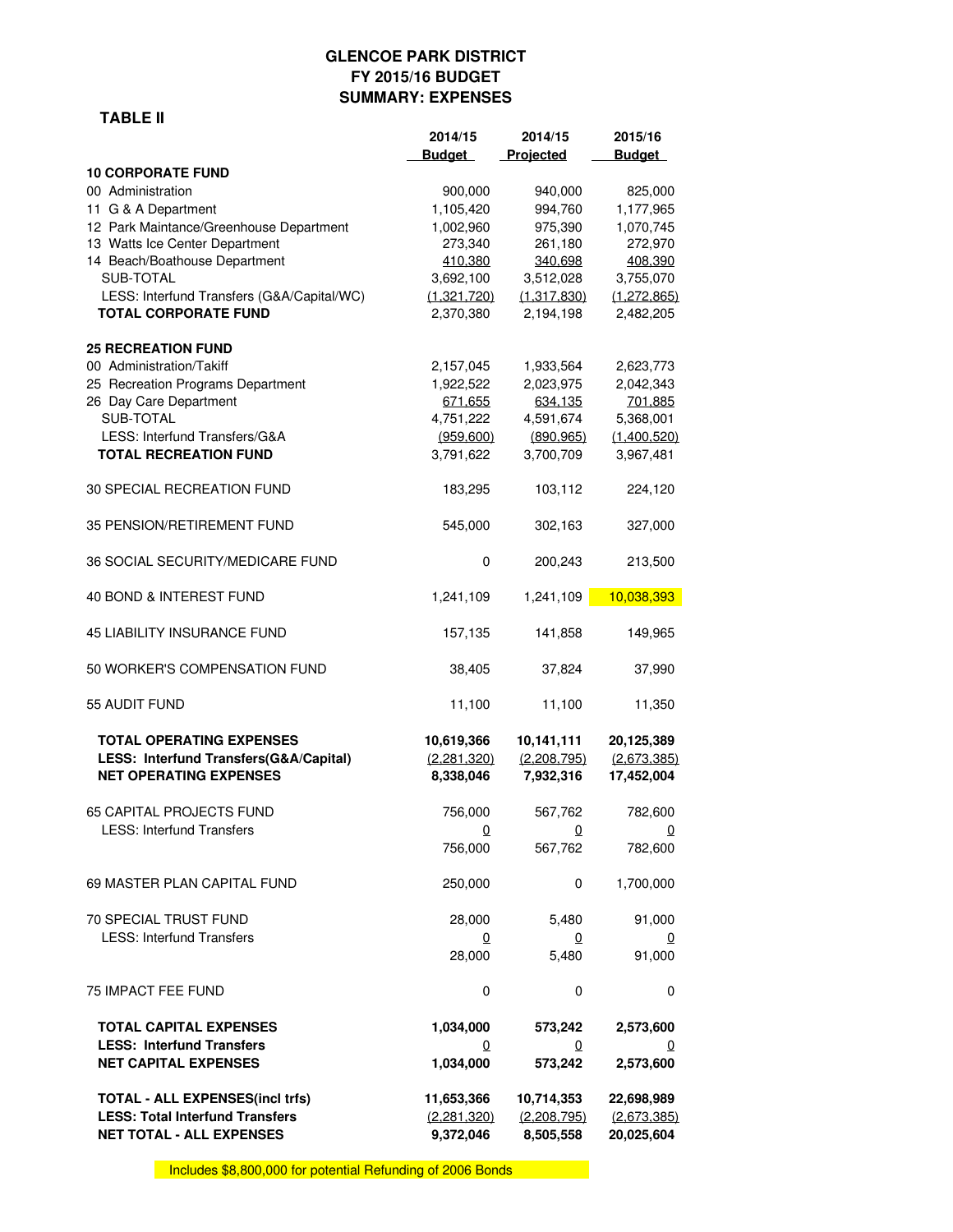# **GLENCOE PARK DISTRICT FY 2015/16 BUDGET SUMMARY: OPERATING SURPLUS/(DEFICIT)**

### **TABLE III**

|                                           | 2014/15       | 2014/15    | 2015/16       |
|-------------------------------------------|---------------|------------|---------------|
|                                           | <b>Budget</b> | Projected  | <b>Budget</b> |
| <b>10 CORPORATE FUND</b>                  |               |            |               |
| 00 - Administration                       | 3,138,144     | 3,110,310  | 3,240,447     |
| 11 - G & A Department                     | 0             | 0          | 0             |
| 12 - Park Maintance/Greenhouse Department | (1,002,460)   | (967,960)  | (1,068,245)   |
| 13 Watts Ice Center Department            | (132, 625)    | (132, 155) | (134, 215)    |
| 14 Beach/Boathouse Department             | (92.265)      | (16.188)   | (78.965)      |
| <b>TOTAL CORPORATE FUND</b>               | 1,910,794     | 1,994,007  | 1,959,022     |
| <b>25 RECREATION FUND</b>                 |               |            |               |
| 00 - Administration/Takiff                | 1,717,497     | 1,989,026  | 1,798,498     |
| 25 Recreation Programs Department         | 853,161       | 1,072,735  | 1,058,806     |
| 26 Day Care Department                    | 116.085       | 166.280    | 170.185       |
| <b>TOTAL RECREATION FUND</b>              | 2,686,743     | 3,228,041  | 3,027,489     |
| 30 SPECIAL RECREATION FUND                | 175,292       | 255,181    | 173,101       |
| 35 PENSION/RETIREMENT FUND                | 90,187        | 82,330     | 200,885       |
| 36 SOCIAL SECURITY/MEDICARE FUND          | 0             | 90,945     | 61,545        |
| 40 BOND & INTEREST FUND                   | 211,367       | 209,552    | 226,524       |
| <b>45 LIABILITY INSURANCE FUND</b>        | 39,740        | 60,618     | 62,303        |
| 50 WORKER'S COMPENSATION FUND             | 27,634        | 27,450     | 29,610        |
| 55 AUDIT FUND                             | 10,293        | 9,690      | 7,240         |
| <b>TOTAL OPERATING NET</b>                | 5,152,050     | 5,957,814  | 5,747,719     |
| <b>65 CAPITAL PROJECTS FUND</b>           | 134,682       | 353,624    | 71,524        |
| 69 MASTER PLAN CAPITAL FUND               | 450,000       | 700,000    | 0             |
|                                           |               |            |               |
| <b>70 SPECIAL TRUST FUND</b>              | 91,441        | 108,016    | 23,066        |
| <b>75 IMPACT FEE FUND</b>                 | 40,040        | 52,353     | 52,353        |
| <b>TOTAL NET - CAPITAL FUNDS</b>          | 716,163       | 1,213,993  | 146,943       |
| TOTAL NET - ALL FUNDS                     | 5,868,213     | 7,171,807  | 5,894,662     |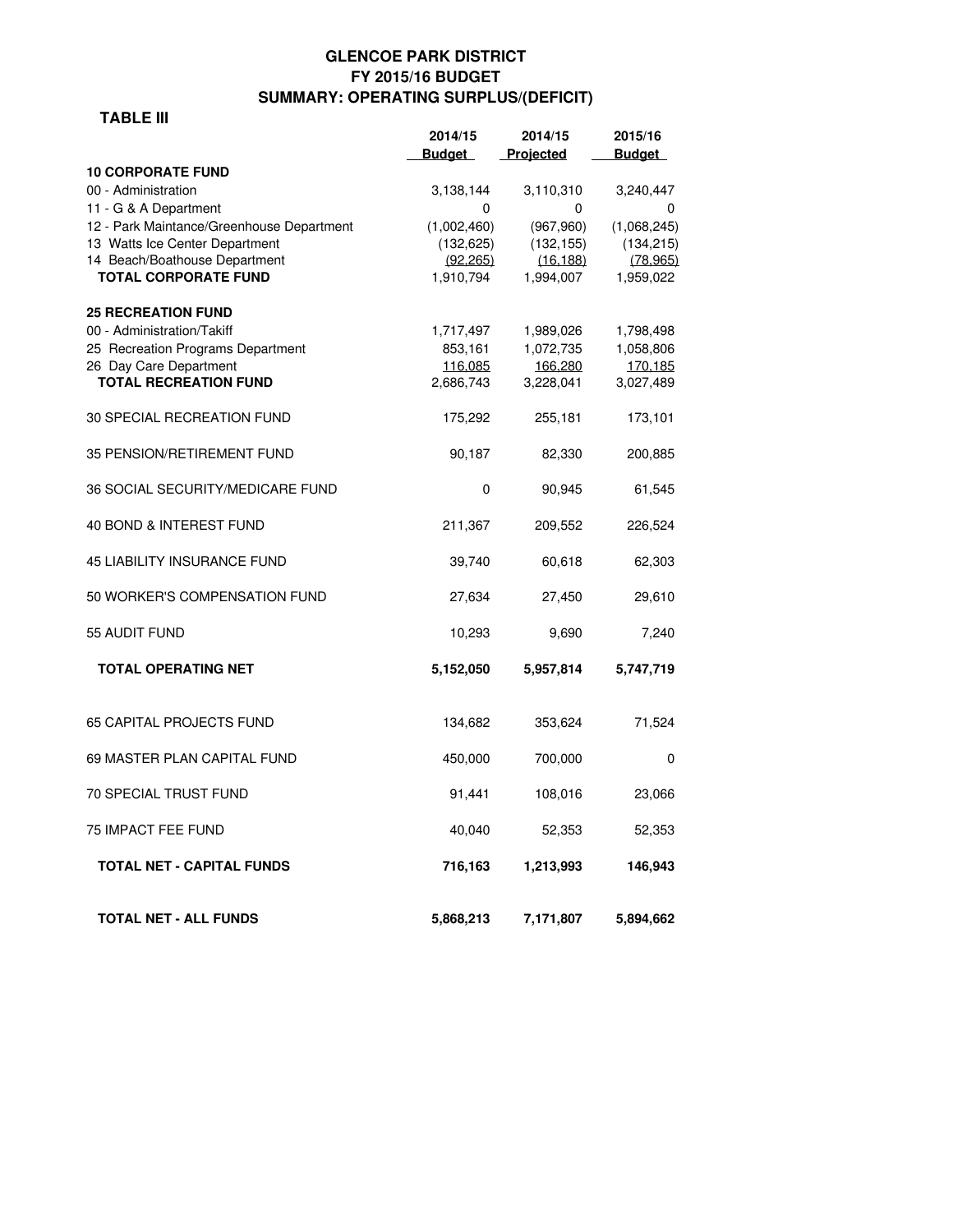# **CORPORATE FUND GENERAL & ADMINISTRATIVE DEPARTMENT ALLOCATION OF GENERAL & ADMINISTRATIVE COSTS**

|                             | AS $%$ | G & A               |
|-----------------------------|--------|---------------------|
| <b>OPERATING DEPARTMENT</b> |        | OF TOTAL ALLOCATION |
| 2015/16 BUDGET              |        |                     |
| Parks & Maintenance         | 28%    | 321,545             |
| <b>Watts Ice Center</b>     | 4%     | 45,935              |
| Beach/Boathouse             | 7%     | 80,385              |
| Recreation                  | 58%    | 669,570             |
| Day Care                    | 3%     | 30,950              |
| <b>TOTAL</b>                |        | 1,148,385           |
| 2014/15 PROJECTED           |        |                     |
| Parks & Maintenance         | 28%    | 271,265             |
| <b>Watts Ice Center</b>     | 4%     | 38,750              |
| Beach/Boathouse             | 7%     | 67,815              |
| Recreation                  | 58%    | 560,495             |
| Daycare                     | 3%     | 30,470              |
| <b>TOTAL</b>                |        | 968,795             |
| 2014/15 BUDGET              |        |                     |
| Parks & Maintenance         | 28%    | 302,770             |
| Watts Ice Center            | 4%     | 43,255              |
| Beach                       | 7%     | 75,695              |
| Recreation                  | 58%    | 629,130             |
| Day Care                    | 3%     | 30,470              |
| <b>TOTAL</b>                |        | 1,081,320           |
| <b>2013/14 ACTUAL</b>       |        |                     |
| Parks & Maintenance         | 28%    | 260,702             |
| Watts Ice Center            | 4%     | 37,242              |
| Beach                       | 7%     | 65,174              |
| Recreation                  | 57%    | 538,004             |
| Day Care                    | 4%     | 29,960              |
| <b>TOTAL</b>                |        | 931,082             |
|                             |        |                     |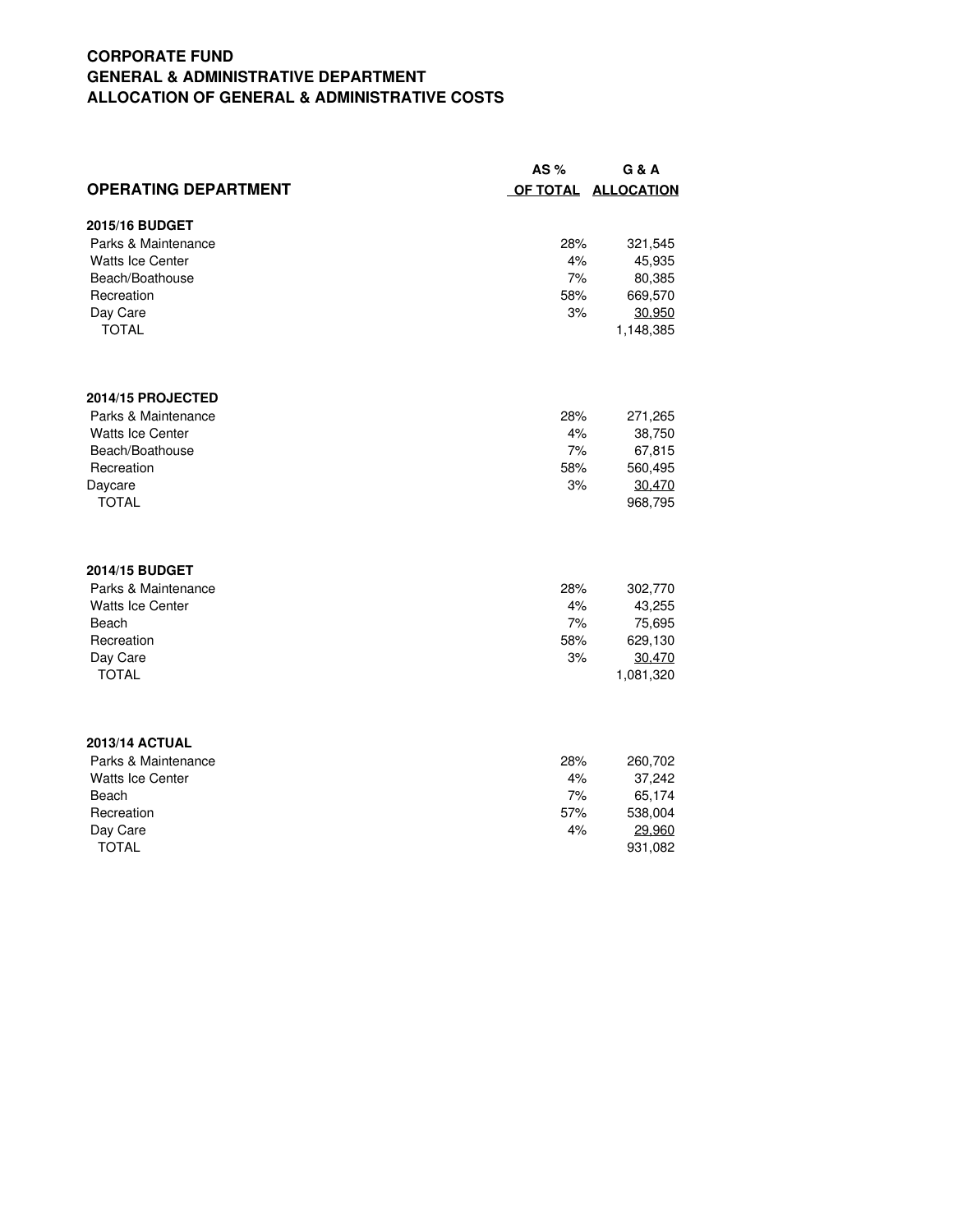# **GLENCOE PARK DISTRICT FY 2015/16 BUDGET FUND BALANCE SUMMARY**

#### **TABLE IV**

|                                                    | 2/28/2014<br><b>ACTUAL</b><br><b>FUND BAL</b> | 2/28/2015<br><b>PROJECTD</b><br><b>FUND BAL</b> | 2/29/2016<br><b>PROJECTD</b><br><b>FUND BAL</b> | 2/29/2016<br><b>Fund Balance %</b><br>(of annual expds) |
|----------------------------------------------------|-----------------------------------------------|-------------------------------------------------|-------------------------------------------------|---------------------------------------------------------|
| <b>CORPORATE FUND</b>                              |                                               |                                                 |                                                 |                                                         |
| Undesignated/Transfer to Capital Fund?             | \$500,959                                     | \$573,907                                       | \$699,919                                       |                                                         |
| Designated - Medical Insurance Reserve             | \$23,000                                      | \$23,000                                        | \$18,000                                        |                                                         |
| Designated-Corporate Operating Fund Bal (50%)      | \$1,080,300                                   | \$1,097,100                                     | \$1,241,103                                     |                                                         |
| Designated-Future Capital                          | \$400,000                                     | \$300,000                                       | \$0                                             |                                                         |
| <b>CORPORATE - TOTAL FUND BALANCE</b>              | \$2,004,259                                   | \$1,994,007                                     | \$1,959,022                                     | 79%                                                     |
| <b>RECREATION FUND</b>                             |                                               |                                                 |                                                 |                                                         |
| Undesignated/Transfer to Capital Fund?             | \$1,522,462                                   | \$1,602,864                                     | \$2,035,619                                     |                                                         |
| Designated-Recreation Operating Fund Balance (25%) | \$882,380                                     | \$925,177                                       | \$991,870                                       |                                                         |
| Designated-Future Capital                          | \$300,000                                     | \$700,000                                       | \$0                                             |                                                         |
| <b>RECREATION - TOTAL FUND BALANCE</b>             | \$2,704,842                                   | \$3,228,041                                     | \$3,027,489                                     | 76%                                                     |
| <b>MINOR OPERATING FUNDS</b>                       |                                               |                                                 |                                                 |                                                         |
| SPECIAL RECREATION FUND                            | \$165,822                                     | \$255,181                                       | \$173,101                                       | 77%                                                     |
| PENSION/RETIREMENT FUND                            | \$102,682                                     | \$82,330                                        | \$200,885                                       | 61%                                                     |
| SOCIAL SECURITY/MEDICARE FUND                      | \$0                                           | \$90,945                                        | \$61,545                                        | 29%                                                     |
| <b>BOND &amp; INTEREST FUND</b>                    | \$169,306                                     | \$209,552                                       | \$226,524                                       |                                                         |
| <b>LIABILITY INSURANCE FUND</b>                    | \$54,830                                      | \$60,618                                        | \$62,303                                        | 42%                                                     |
| <b>WORKERS' COMPENSATION FUND</b>                  | \$15,489                                      | \$27,450                                        | \$29,610                                        | 78%                                                     |
| <b>AUDIT FUND</b>                                  | \$11,753                                      | \$9,690                                         | \$7,240                                         | 64%                                                     |
| <b>SUBTOTAL - OPERATING FUNDS</b>                  | \$5,228,983                                   | \$5,957,814                                     | \$5,747,719                                     |                                                         |
| <b>OTHER CAPITAL FUNDS:</b>                        |                                               |                                                 |                                                 |                                                         |
| <b>CAPITAL PROJECTS FUND</b>                       | \$390,182                                     | \$353,624                                       | \$71,524                                        |                                                         |
| <b>MASTER PLAN CAPITAL FUND</b>                    | \$0                                           | \$700,000                                       | \$0                                             |                                                         |
| SPECIAL TRUST FUND                                 | \$113,366                                     | \$108,016                                       | \$23,066                                        |                                                         |
| <b>IMPACT FEE FUND</b>                             | \$40,040                                      | \$52,353                                        | \$52,353                                        |                                                         |
| <b>SUBTOTAL - CAPITAL FUNDS</b>                    | \$543,588                                     | \$1,213,993                                     | \$146,943                                       |                                                         |
| <b>TOTAL - ALL FUNDS</b>                           | \$5,772,571                                   | \$7,171,807                                     | \$5,894,662                                     |                                                         |